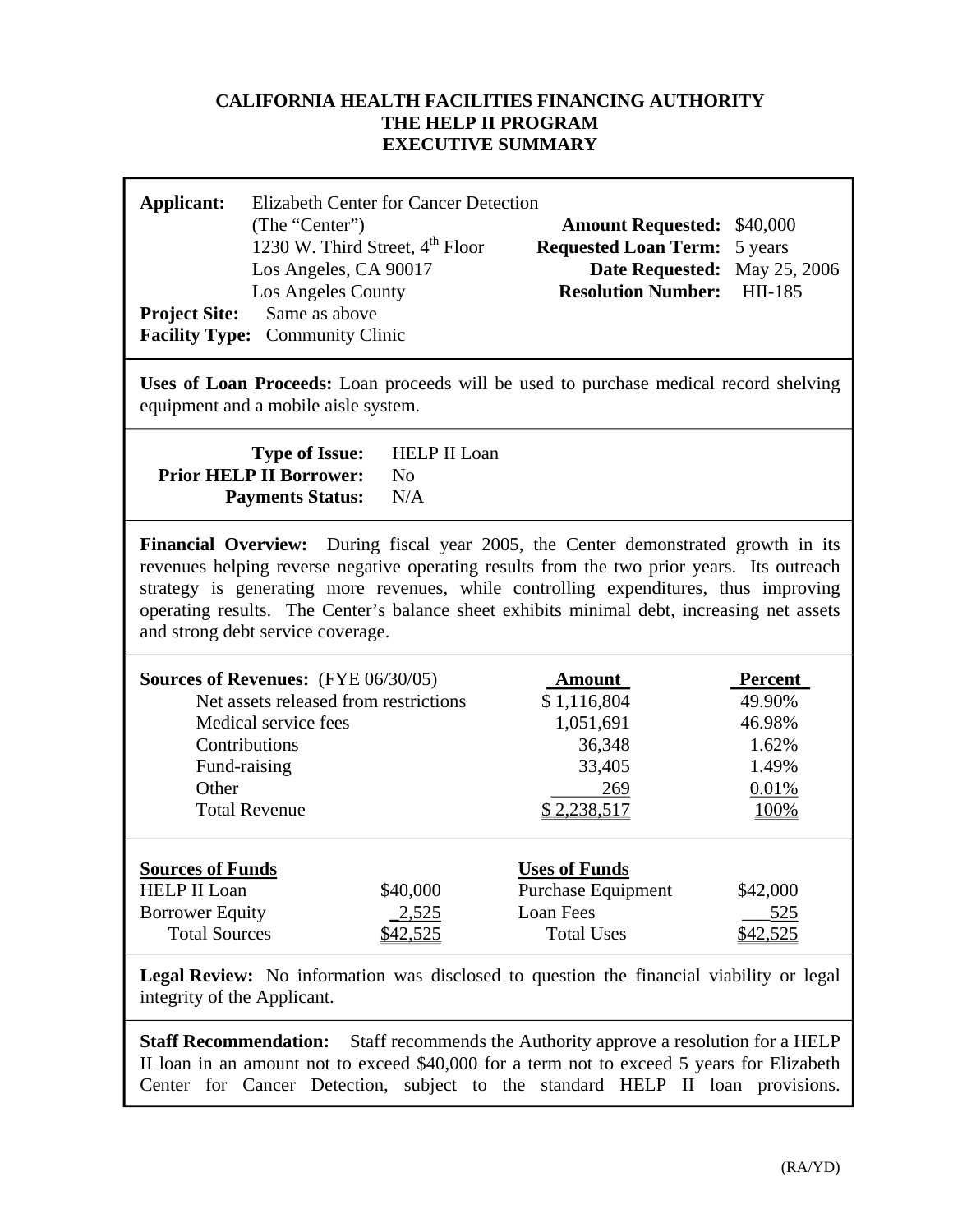### **STAFF SUMMARY AND RECOMMENDATION THE HELP II PROGRAM**  May 25, 2006

#### The Elizabeth Center for Cancer Detection ("Center") Resolution Number: HII-185

# **I. PURPOSE OF FINANCING**

California law requires that medical records be kept for seven years (x-ray film ten years) and be accessible and readily available upon request. In order to comply with the law, the Center plans to purchase medical record shelving equipment and mobile aisle system to facilitate medical records safekeeping and save medical facility space.

*Purchase equipment* ................................................................................................. *\$ 42,000*  Loan proceeds will be used to purchase medical record shelving equipments and a mobile aisle system in order to adhere to state's code.

| 525 |
|-----|
|     |

### **Financing Structure**

- Five-year Term with 60 monthly payments of approximately \$719 (total annual payment of \$8,625).
- Total interests payments of approximately \$3,125.
- UCC-1 lien on equipment.

[Intentionally Left Blank]

\_\_\_\_\_\_\_\_\_\_\_\_\_\_\_\_\_\_\_\_\_\_\_\_\_\_\_\_\_\_\_\_\_\_\_\_\_\_\_\_\_\_\_\_\_\_\_\_\_\_\_\_\_\_\_\_\_\_\_\_\_\_\_\_\_\_\_\_\_\_\_\_\_\_\_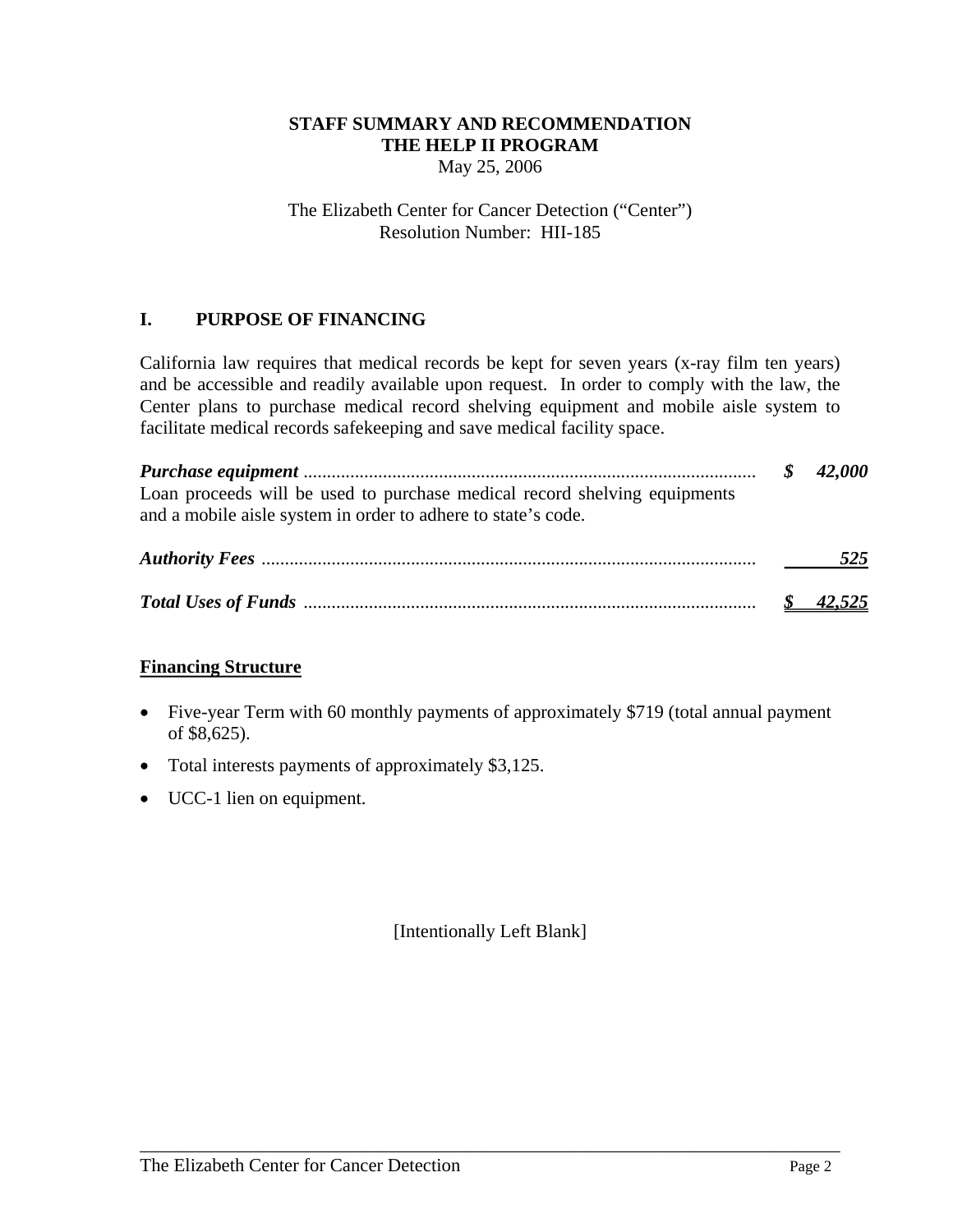# **II. FINANCIAL STATEMENTS AND ANALYSIS**

## **The Elizabeth Center for Cancer Decetion Statement of Activities**

(Unrestricted)

|                                                | <b>8 Month Ended</b><br>Feb. 28, 2006 |              | For the Year Ended June 30, |           |    |            |     |           |
|------------------------------------------------|---------------------------------------|--------------|-----------------------------|-----------|----|------------|-----|-----------|
|                                                |                                       |              |                             | 2005      |    | 2004       |     | 2003      |
| <b>Revenue and Public Support</b>              |                                       | (Un-audited) |                             |           |    |            |     |           |
| Public Support:                                |                                       |              |                             |           |    |            |     |           |
| Contributions                                  | \$                                    | 321,280      | \$                          | 36,348    | \$ | 27,500     | \$. | 127,131   |
| Fund-raising campaign                          |                                       | 3,700        |                             | 33,405    |    | 15,702     |     | 6,125     |
| <b>Bequests</b>                                |                                       | 38,000       |                             |           |    |            |     |           |
| Memorial                                       |                                       | 125          |                             | 27        |    | 975        |     | 1,500     |
| Net assets released from restrictions:         |                                       |              |                             | 1,116,804 |    | 552,678    |     | 849,500   |
| Total public support                           |                                       | 363,105      |                             | 1,186,584 |    | 596,855    |     | 984,256   |
| Revenue and Gains:                             |                                       |              |                             |           |    |            |     |           |
| Medical service fees                           |                                       | 913,900      |                             | 1,051,691 |    | 590,217    |     | 436,278   |
| Interest income and dividend                   |                                       | 421          |                             | 87        |    | 780        |     | 7,506     |
| Miscellaneous income                           |                                       | 275          |                             | 155       |    | 26,992     |     | 24,141    |
| Total revenues and gains                       |                                       | 914,596      |                             | 1,051,933 |    | 617,989    |     | 467,925   |
| Total public support, revenues, and gains      |                                       | 1,277,701    |                             | 2,238,517 |    | 1,214,844  |     | 1,452,181 |
| <b>Expenses</b>                                |                                       |              |                             |           |    |            |     |           |
| Program services (Unrestricted)                |                                       | 835,418      |                             | 1,372,546 |    | 1,221,009  |     | 1,306,144 |
| Support services                               |                                       | 187,439      |                             | 154,312   |    | 142,054    |     | 157,197   |
| Management and general fund-raising            |                                       | 3,404        |                             | 25,816    |    | 29,679     |     | 41,522    |
| <b>Total expenses</b>                          |                                       | 1,026,261    |                             | 1,552,674 |    | 1,392,742  |     | 1,504,863 |
| Change in unrestricted net assets              |                                       | 251,440      |                             | 685,843   |    | (177, 898) |     | (52, 682) |
| Unrestricted net assets, beginning of the year |                                       | 623,466      |                             | (62, 377) |    | 115,521    |     | 168,203   |
| Unrestricted net assets, end of the year       | \$                                    | 874,906      | \$                          | 623,466   | \$ | (62, 377)  | S   | 115,521   |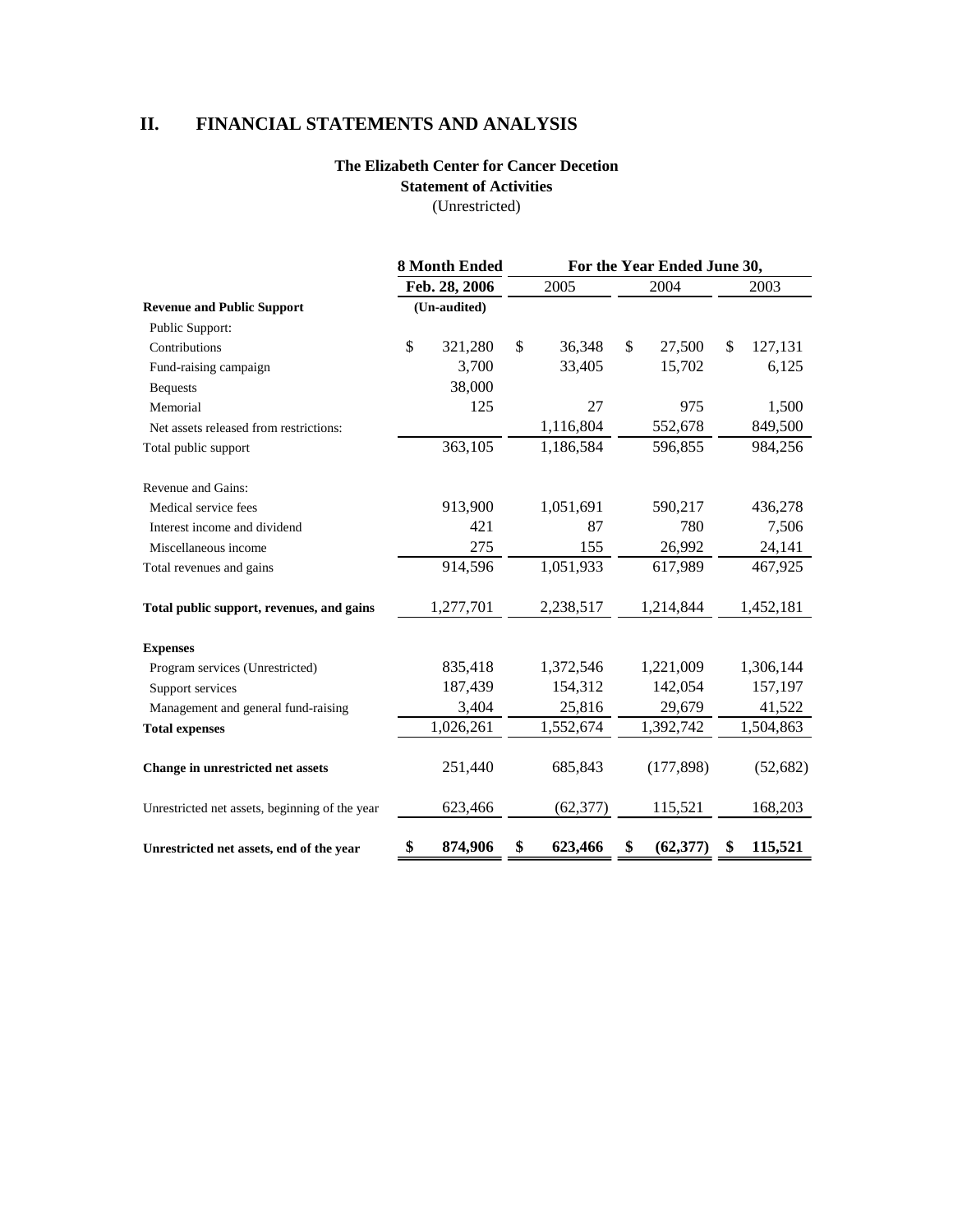#### **Elizabith Center for Cancer Detection Financial Position**

|                                         |             | Interim               |                 |                               |    |           |    |           |
|-----------------------------------------|-------------|-----------------------|-----------------|-------------------------------|----|-----------|----|-----------|
|                                         | (Unaudited) |                       |                 | For the Year Ended in June 30 |    |           |    |           |
|                                         |             | Feb. 28, 2006         |                 | 2005                          |    | 2004      |    | 2003      |
| Assets:                                 |             |                       |                 |                               |    |           |    |           |
| Cash and cash equivilants:              |             |                       |                 |                               |    |           |    |           |
| Unrestricted                            | \$          | 29,767                | \$              | 65,919                        | \$ | 22,499    | \$ | 87,581    |
| Restricted                              |             | 376,606               |                 | 33,400                        |    |           |    |           |
| Total cash and cash equivilants         |             | 406,373               |                 | 99,319                        |    | 22.499    |    | 87,581    |
| Accounts receivables (net allowance     |             | 319,148               |                 | 413,554                       |    | 235,508   |    | 89,231    |
| for doubtful accounts)                  |             |                       |                 |                               |    |           |    |           |
| Investments                             |             | 12,483                |                 | 12,171                        |    | 12,171    |    | 414,426   |
| Property, plant and equipment           |             | 402,316               |                 | 452,483                       |    | 538,874   |    | 442,141   |
| (Less depreciation)                     |             |                       |                 |                               |    |           |    |           |
| Othe Assets                             |             | 16,639                |                 | 19,539                        |    | 8,567     |    | 8,567     |
| <b>Total assets</b>                     | \$          | 1,156,959             | \$              | 997,066                       | \$ | 817,619   | \$ | 1,041,946 |
| <b>Liabilities:</b>                     |             |                       |                 |                               |    |           |    |           |
| Accounts payable                        | \$          | 78,678                | \$              | 68,261                        | \$ | 102,574   | \$ | 190,654   |
| Accrued expense                         |             | 47,522                |                 | 60,038                        |    | 5,985     |    | 10,028    |
| Line of credit (Wells Fargo Bank)       |             | 21,680                |                 | 23,330                        |    | 75,150    |    | 82,190    |
| Loan payable (The Elizabeth Foundation) |             |                       |                 |                               |    | 174,435   |    | 90,000    |
| Obligation under capital lease          |             | 148,452               |                 | 188,571                       |    | 237,523   |    | 206,046   |
| <b>Total liabilities</b>                |             | 296,332               |                 | 340,200                       |    | 595,667   |    | 578,918   |
| <b>Net Assets:</b>                      |             |                       |                 |                               |    |           |    |           |
| Unrestricted                            |             | 484,021               |                 | 623,466                       |    | (62, 377) |    | 115,521   |
| Temporarily restricted                  |             | 376,606               |                 | 33,400                        |    | 284,329   |    | 347,507   |
| Total net assets                        |             | 860,627               |                 | 656,866                       |    | 221,952   |    | 463,028   |
| <b>Total net assets and liabilities</b> | S           | 1,156,959             | $\overline{\$}$ | 997,066                       | \$ | 817,619   | \$ | 1,041,946 |
|                                         |             |                       |                 |                               |    |           |    |           |
| <b>Financial Ratios:</b>                |             | Proforma (a)          |                 |                               |    |           |    |           |
|                                         |             | <b>FYE June, 2006</b> |                 |                               |    |           |    |           |
| Debt service coverage $(x)$             |             | 6.06                  |                 | 7.50                          |    | $-0.96$   |    | 0.06      |
| Debt to Expendable net assets (x)       |             | 0.40                  |                 | 0.34                          |    | $-6.6$    |    | 2.56      |
|                                         |             |                       |                 |                               |    |           |    |           |

30.64% -14.64% -3.63% 3.46 1.47 2.09

(a) based on adding projected new debt to the audited 2005 financial results.

 Margin (%) Current Ratio (x)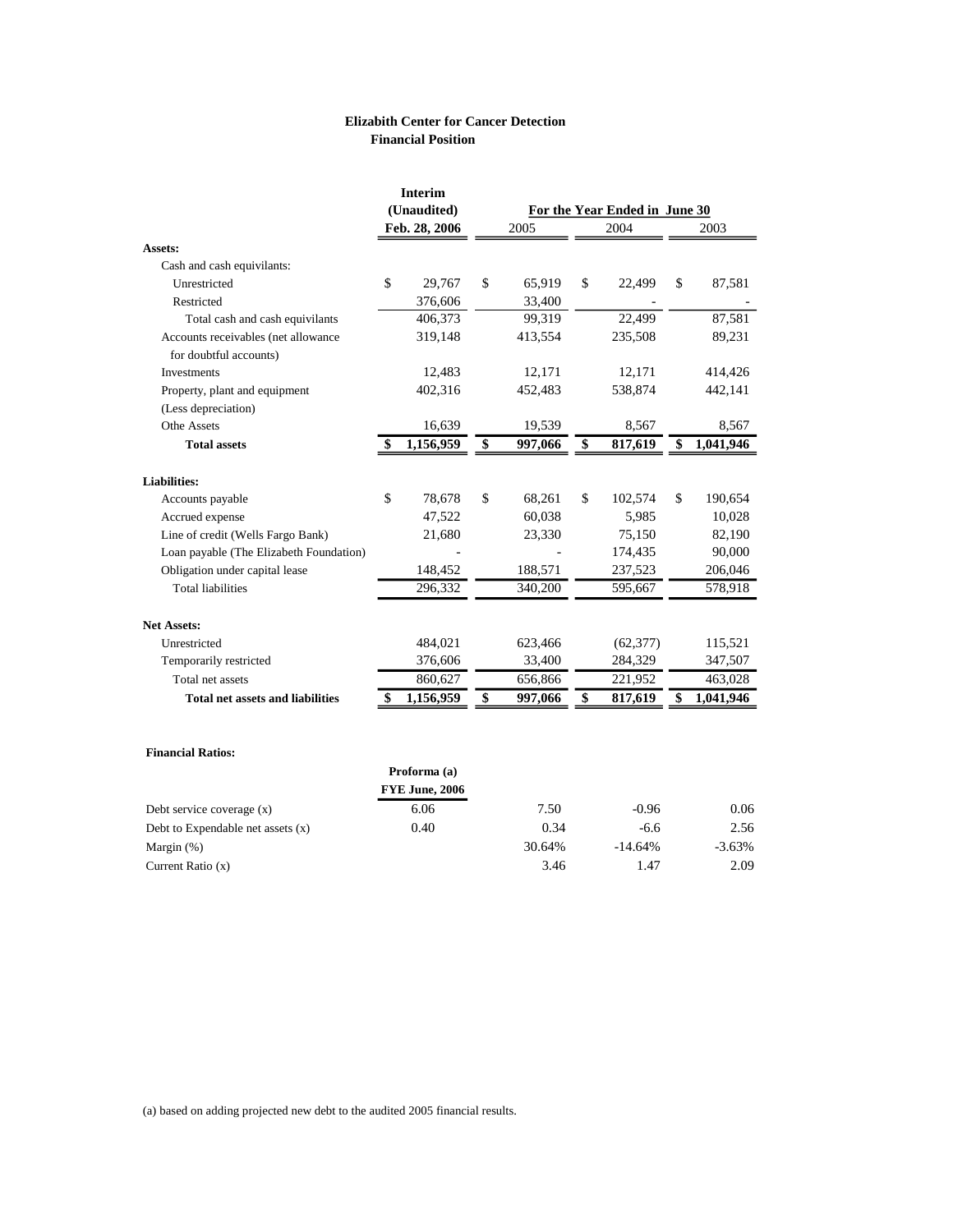#### **Financial Discussion**

**During fiscal year 2005, the Center demonstrated growth in its revenues helping reverse negative operating results from the two prior years. Its outreach strategy is generating more revenues, while controlling expenditures, thus improving operating results.** 

In the last fiscal year and the un-audited eight month statement ending on February 28, 2006, the Center has shown a growth in total revenues, departing from 2003 and 2004 fiscal years when the Center suffered losses that the Center's management attributed to State regulations. The Center's revenue stream is primarily from public support and medical service fees, which increased by 35% from fiscal year 2003 to 2004 and 78% from 2004 to 2005. Furthermore, annualized figures from interim financials ending on February 28, 2006 project total revenues increasing approximately 30% over fiscal year 2005.

According to the Center's management, the continual increase in revenues from medical service fees have been the result of the aggressive outreach strategy implemented by the Center. This outreach program provides services to remote underserved populations by providing a mobile mammogram van. The Center signed agreements with local clinics and health centers for these services beginning in fiscal year 2004. The Center plans to further expand this outreach program in the future. The Center is currently pursuing grants and funding to deploy another mobile mammography van and plans to add services for physical exams and prostate screening.

Meanwhile, public support funding has provided approximately 68%, 49% and 50% of revenues for 2003 through 2005 respectively. Public support declined in fiscal year 2004 from 2003 by 39% due to the expiration of the California Endowment (TCE) grant, however in fiscal year 2005 it registered a 99% increase over 2004. This increase relates primarily to a donation of \$800,000 from the Elizabeth Foundation.

The Center has approached its local and state representatives, attempting to alter the current regulations that they believe have been causing a loss of revenues. According to the Center, losses in revenues have been caused by state program, "Every Woman Count" (EWC) that became effective on October 1, 2002, and which aims to provide a mammogram for every woman regardless of the patient's financial ability. The current regulations mandate that EWC-certified Primary Care Providers (PCP) examine low-income patients, in order for the PCP's cost of the mammogram screening to be reimbursed. Yet if the PCP did not have the means to conduct the screening, the patient could be referred to a third party. In that case, the PCP still keeps the portion of the State's reimbursement, entitled 'case management fee', causing the third party to operate close to or below cost. As a result, the Center has been treating many patients who were referred by the PCP, and in the process, operating below cost. As low-income patients profile the Center's target population, the immediate impact of the new regulation on the Center was the loss of one-third of their average patient volume and the loss of the case management fee for patients referred to them by other PCP's. In all, the Center was forced to operate below-cost.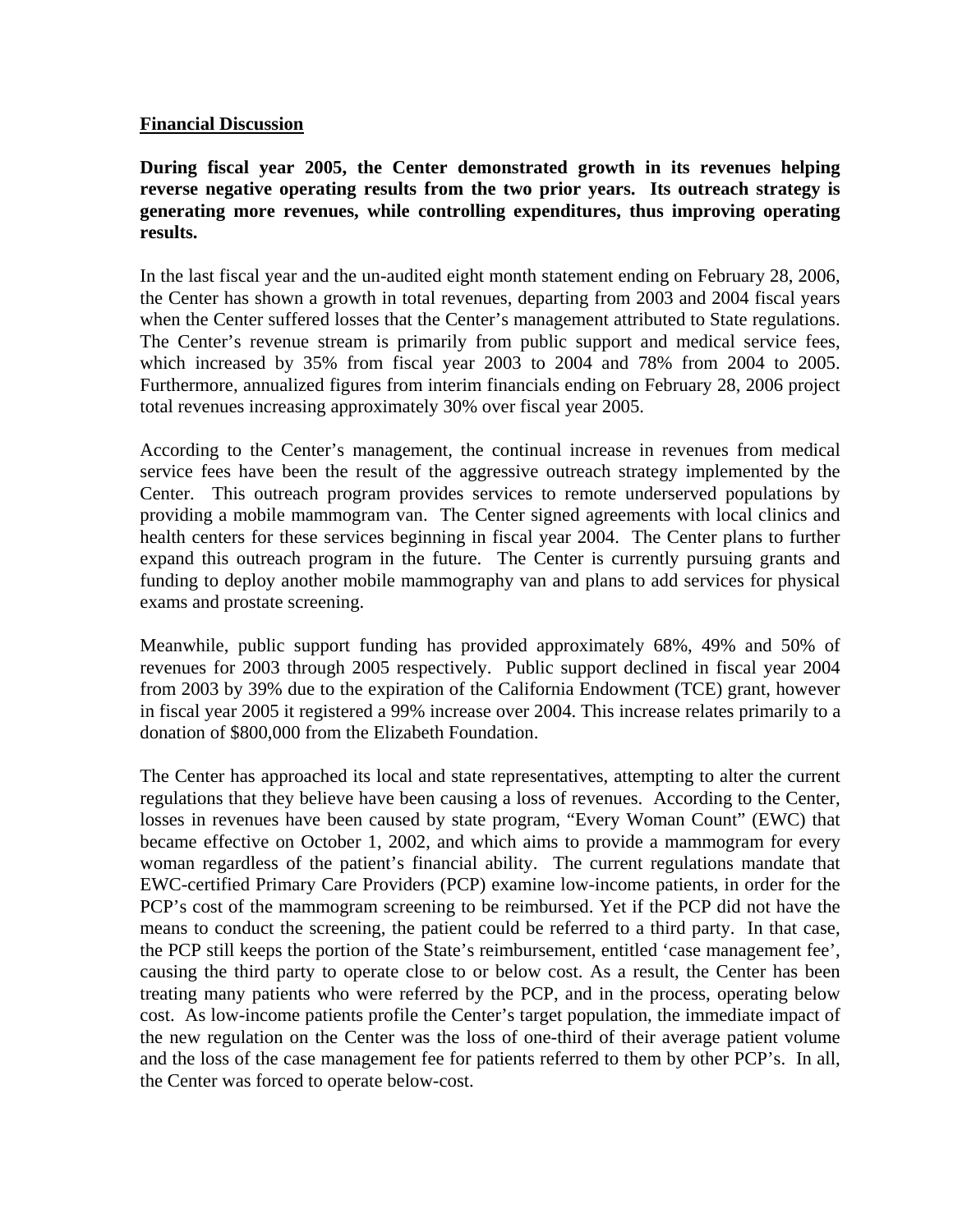Revenues from contributions in the interim period have surged to \$321,280, which is comprised mainly of a \$299,000 contribution by a cancer-survival couple. Conversely, the decline in fund-raising revenue is a result of the vacancy of the fund-raising director position, for which they have been recruiting since last year.

The Center's expenses were kept nearly at an equal level, notwithstanding the increased volume of patients in the past three years.

### **The Center's balance sheet exhibits minimal debt, increasing net assets, along with strong debt service coverage.**

The Center has minimal long-term debt. In addition, during our review period (except for fiscal year 2004 when the TCE grant ended) the Center has experienced a strong increase in net assets, thus strengthening its balance sheet. In fiscal year 2005, the debt service coverage ratio was strong at 7.50x. With this proposed financing, its proforma debt service coverage ratio will be solid at 6.06x. Leverage remains low with debt to expendable net asset ratio of  $0.40x.$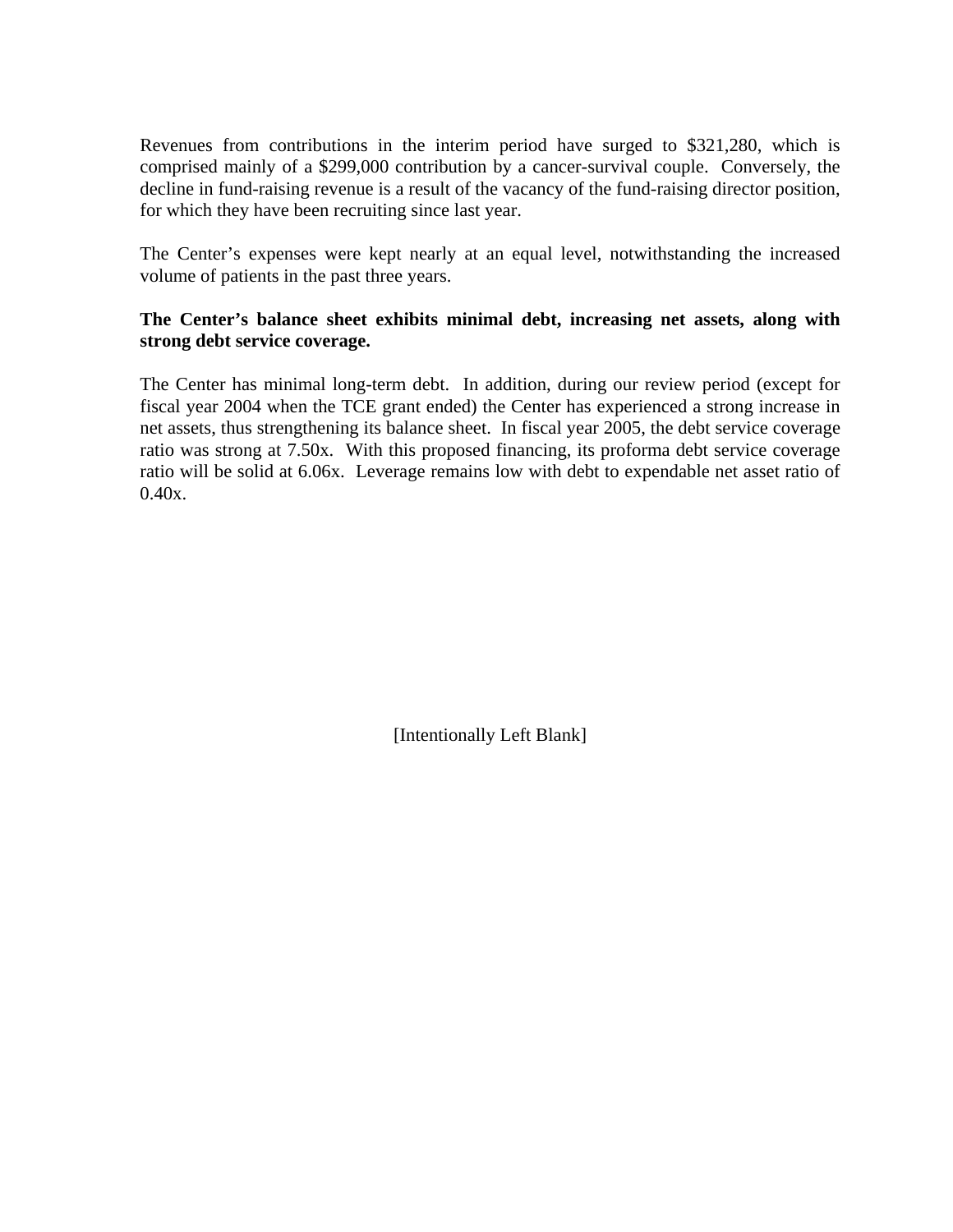### **III. UTILIZATION STATISTICS**

### **Client Served / (Patient Visits) Fiscal Year Ended June 30**

|               | <b>Fiscal Year</b> | <b>Fiscal Year</b> | <b>Fiscal Year</b> |  |  |
|---------------|--------------------|--------------------|--------------------|--|--|
|               | 2005               | 2004               | 2003               |  |  |
| <b>Totals</b> | 11,353 / (1,5681)  | 6,953/(8,521)      | 4,478/(5,227)      |  |  |

#### **IV. ORGANIZATION**

#### **Background**

The Center (formerly known as The Cancer Detection Center) was founded in 1944 in Los Angeles to fight cancer through education and early detection with special emphasis on the medically underserved population in the community. The Elizabeth Center, a non-profit corporation, is the only free standing cancer-screening center in the United States. It is estimated that the Elizabeth Center has served over 700,000 Los Angeles County residents over the past 62 years. The Center provides no treatment. Patients with positive findings are referred back to their own physician or referring provider, or are provided several names of highly qualified providers.

The Center is expanding its community outreach programs to overcome problems of access and availability, major barriers which prevent the underserved from participating in cancer screening. The Center has recently moved into larger more modern quarters to better serve patients. The Center has upgraded its mammography equipment and added a second mammography unit. In 2005, the Center acquired ultrasound technology, which is state-ofthe-art in screening for breast cancer.

The Center believes that wellness and prevention have low priority in the nation's health system, which is geared to treat acutely ill patient on an episodic basis. The Center also believes that prevention and early detection are highly cost-effective in the war against cancer. The Center competes with hospitals for the shrinking pool of private philanthropic dollars. In addition, almost 90 percent of the Center's patient load is covered by Medi-Cal with reimbursement, which does not cover total costs. The Center provides comprehensive screening programs for the most common types of cancer.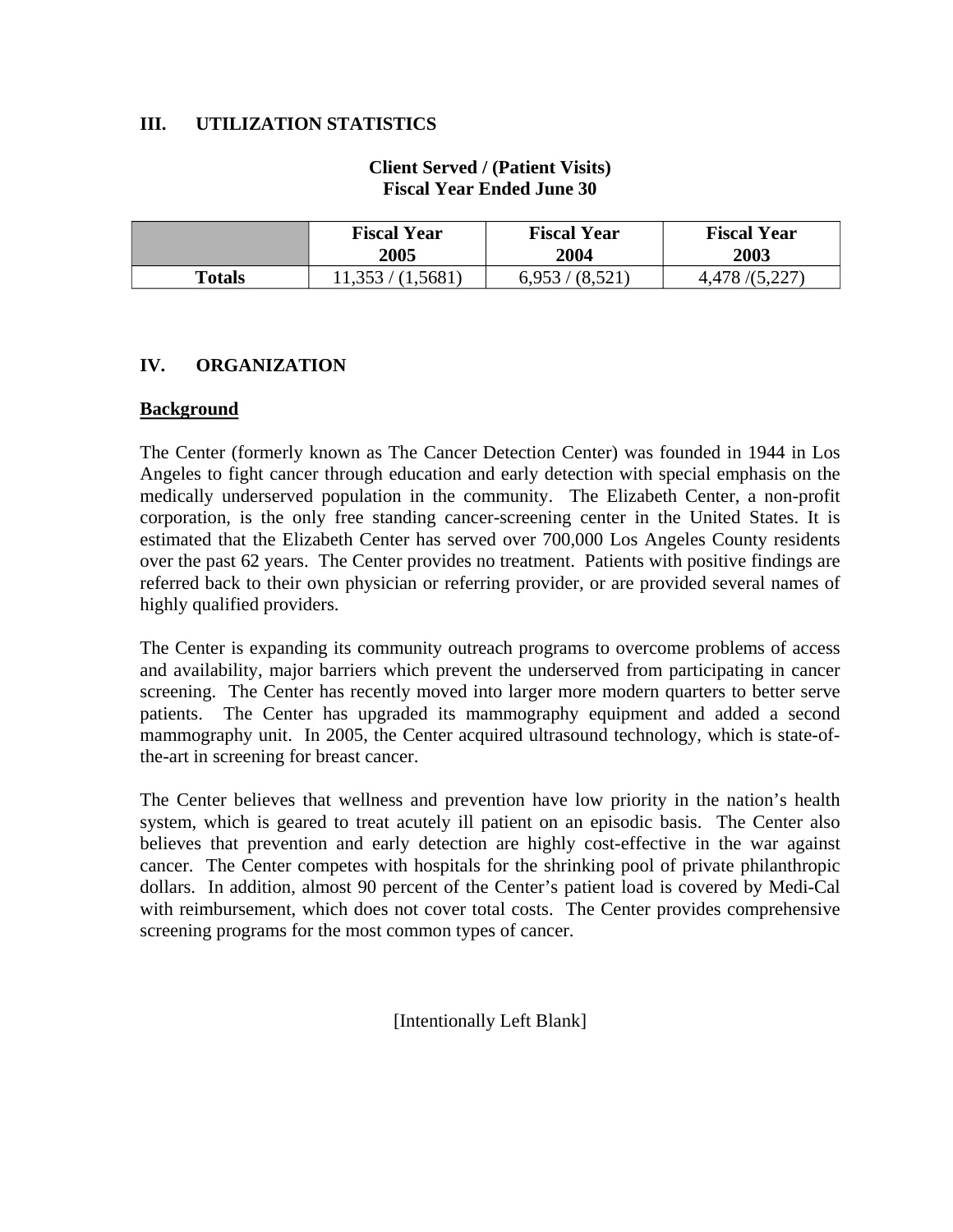### **Licenses**

The Center is licensed by the California Department of Health Services to operate as community clinic.

### **Contracts**

The Elizabeth Center is of a type and in a geographic area subject to Medi-Cal contracting. The Center has been awarded a Medi-Cal contract by agreeing to provide a community service and to accept Medi-Cal and Medicare patients.

# **V. SECTION 15438.5 OF THE ACT (Savings Pass Through)**

It is the intent of the Legislature in enacting this part to provide financing only to health facilities that can demonstrate the financial feasibility of their projects. It is further the intent of the Legislature that all or part of any savings experienced by a participating health institution, as a result of that tax-exempt revenue bond funding, be passed on to the consuming public through lower charges or containment of the rate of increase in hospital rates.

The Center has provided a description of its savings pass through in **Exhibit A**.

# **VI. SECTION 15459.1 (b) OF THE ACT (Community Service Requirement)**

As a condition of the issuance of revenue bonds, whether by the Authority or any local agency, each borrower shall give reasonable assurance to the Authority that the services of the health facility will be made available to all persons residing or employed in the area served by the facility. As part of this assurance, borrower shall agree to a number of actions, including (a) To advise each person seeking services at the borrower's facility as to the person's potential eligibility for Medi-Cal and Medicare benefits or benefits from other governmental third-party payers, and (b) To post notices in appropriate areas within the facility regarding services being available to all in the service area. This agreement is a standard "Certification and Agreement Regarding Community Service Obligation".

A copy of The Center's certification is included as **Exhibit B**.